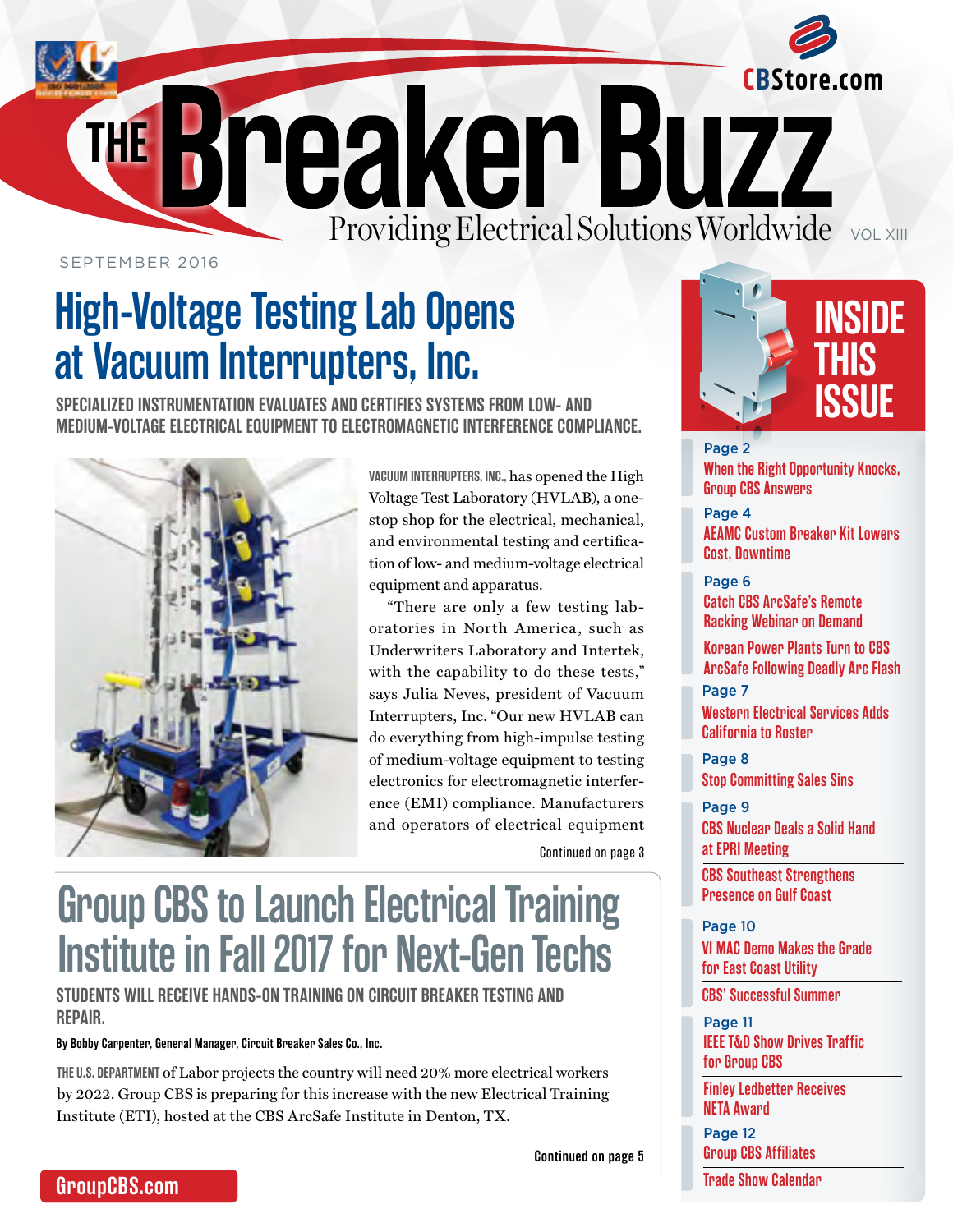<span id="page-1-0"></span>

 **THE VIEW FROM FLIGHT LEVEL 410** *By Finley Ledbetter, CEO, and Chief Scientist, Group CBS, Inc.*

# **When the Right Opportunity Knocks, Group CBS Answers**



**GROUP CBS SEES** several business opportunities each month, and we have been virtually overwhelmed with them the last year. We look at many deal acquisitions and mergers to help strengthen our core, but we act on few of them. We are incredibly lucky to be in the business, financial, and physical shape we are in given this day's economy.

 It is my job to safeguard that and keep all the balls in the air — and keep all the feet firmly planted on the ground.

We have made great progress since our last newsletter, completing our own High Voltage Test Laboratory (HVLAB) and beginning to work on adding high-power capability. GCBS has started plans to build vacuum interrupters and bring this vitally needed product back to the United States, where it has been brain drained away from us all. Additionally, we have several new products to release this year that will add more to all GCBS sales and help keep us on the forefront of innovation in our industry.

 Our start-up in the Midwest is underway, and we will be able to make an announcement in the next Buzz. Also look for some changes in Group structures and succession planning that will add people in the right places to keep momentum going over the next 20+ years.

 It has been a good year so far. Let's all keep the focus and effort that it takes to close out 2016 and again grow the show and keep stacking up the chips. We need to be the force in our industry we all expect to be, year in and year out.

In closing, you see this image of a great man's tombstone. Let's all stay diligent and safe in our personal lives and professional lives. Every fatally injured technician or mechanic in our field thought he was safe and thought he would go

home to his family that night. I know several who did not. Everyone needs to search inside and find ways to help protect all of our employees. After all, it comes down to what Group CBS is all about: the people and their families.



**Here rests PANCRAZIO JUVENALES 1968-1993**

**He was a good husband, wonderful father but a bad electrician**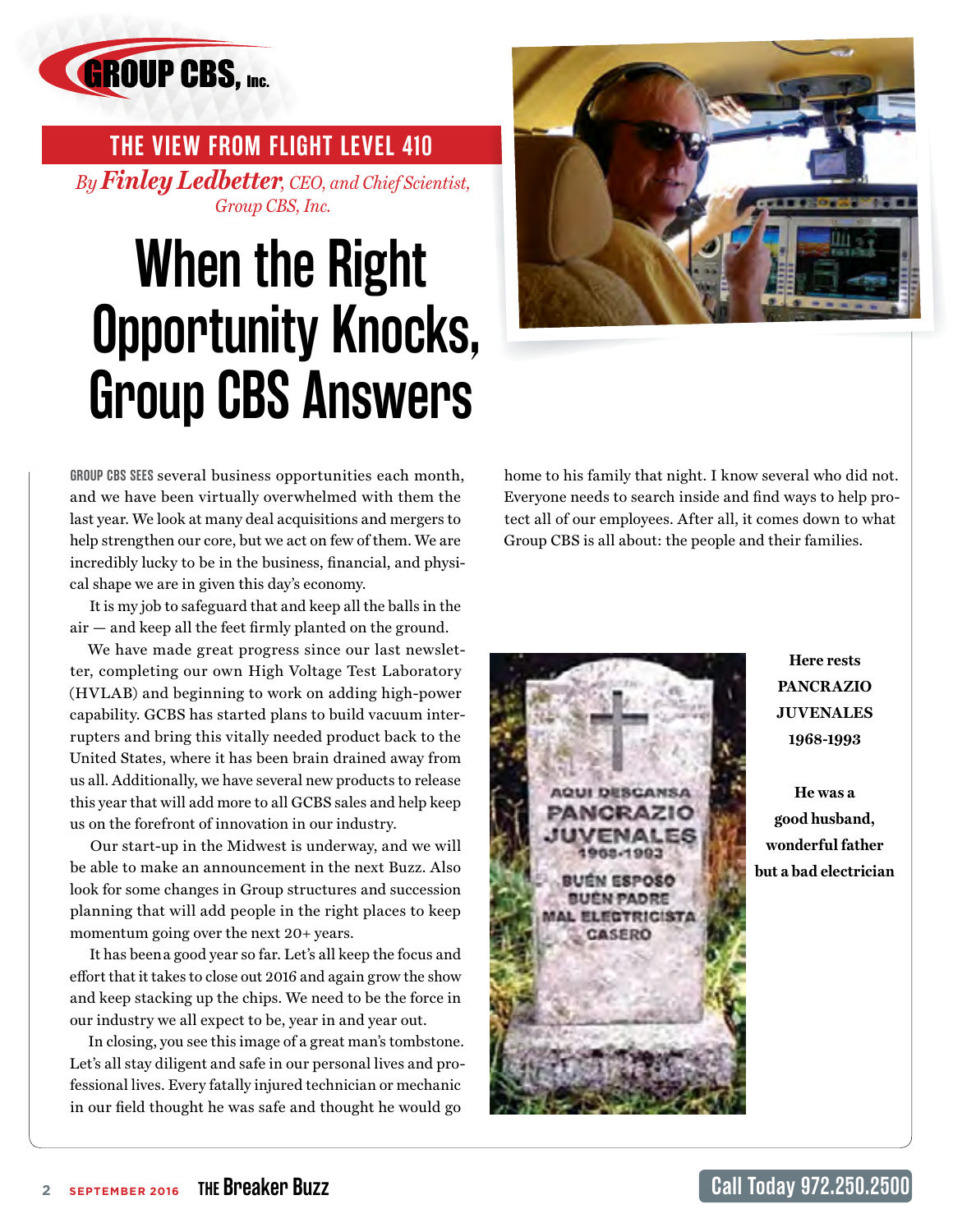### <span id="page-2-0"></span>**NEMA Updates Water-, Fire-Damaged Equipment Evaluation Guidelines**

**AS FIRES RAGE** across western states and devastating floods continue to affect thousands in Louisiana, the National Electrical Manufacturers Association (NEMA) has published new editions of its safety guides and has supplied hundreds of copies to emergency management officials, building code officials, and electrical professionals in Louisiana and California.

The NEMA guides, "Evaluating Fire- and Heat-Damaged Electrical Equipment" and "Evaluating Water-Damaged Electrical Equipment," provide important advice on the safe handling of electrical equipment that has been exposed to fire or water, respectively, and outline items that will require complete replacement or that can be reconditioned by a trained professional, such as your field and shop technicians at Group CBS companies. The guides are free and available for download on NEMA's website.



### **High-Voltage Testing Lab Opens at Vacuum Interrupters, Inc.**

### Continued from page 1

from insulating bushings to bucket trucks need this service for regular compliance certification, and we look forward to helping them achieve compliance and thereby improve worker and equipment safety."

The new HVLAB is equipped with specialized test equipment and measuring instrumentation to evaluate and certify low- and mediumvoltage electrical equipment such as circuit breakers, switchgear, insulators, transformers, power cables, arrestors, capacitors, pole-line hardware, bucket trucks, and vacuum interrupters.

Vacuum Interrupters, Inc., and Group CBS, Inc., are working to add high-power capabilities. Look for this to be certified and available in 2017.

The laboratory also can perform a wide variety of electrical and mechanical tests, including:

- Partial Discharge
- Radio Interference Voltage RIV
- Electromagnetic Interference
- Visual Corona
- Dry Lightning Impulse Critical Flashover and Withstand
- Chopped Wave Impulse
- Dielectric Breakdown Dielectric Withstand AC Short-Term & Long-Term Withstand
- Temperature Rise
- Vibration
- Accelerated Life Testing
- Speed, Velocity, & Motion
- … And More



**GROUP CBS, Inc.** 

Vacuum Interrupters' experienced staff will work with customers to develop the appropriate tests for their equipment. Our experts also can assist in the redesign and modification of previously certified or never-certified electrical equipment used in life-extension upgrades. Engineering and technical services are available to assist in certification, design, and mitigation of results for all types of electrical insulating systems.

Tests are performed to ANSI, IEEE, NEMA, and other national and international standards. Calibration of all test equipment and measuring instruments is traceable to National Institute of Standards and Technology (NIST).

For more information, visit [VacuumInterruptersInc.com/testing](http://vacuuminterruptersinc.com/testing-laboratory/index.htm)[laboratory/index.htm](http://vacuuminterruptersinc.com/testing-laboratory/index.htm), email Info@VacuumInterruptersInc.com, or call  $214 - 442 - 5877$ .

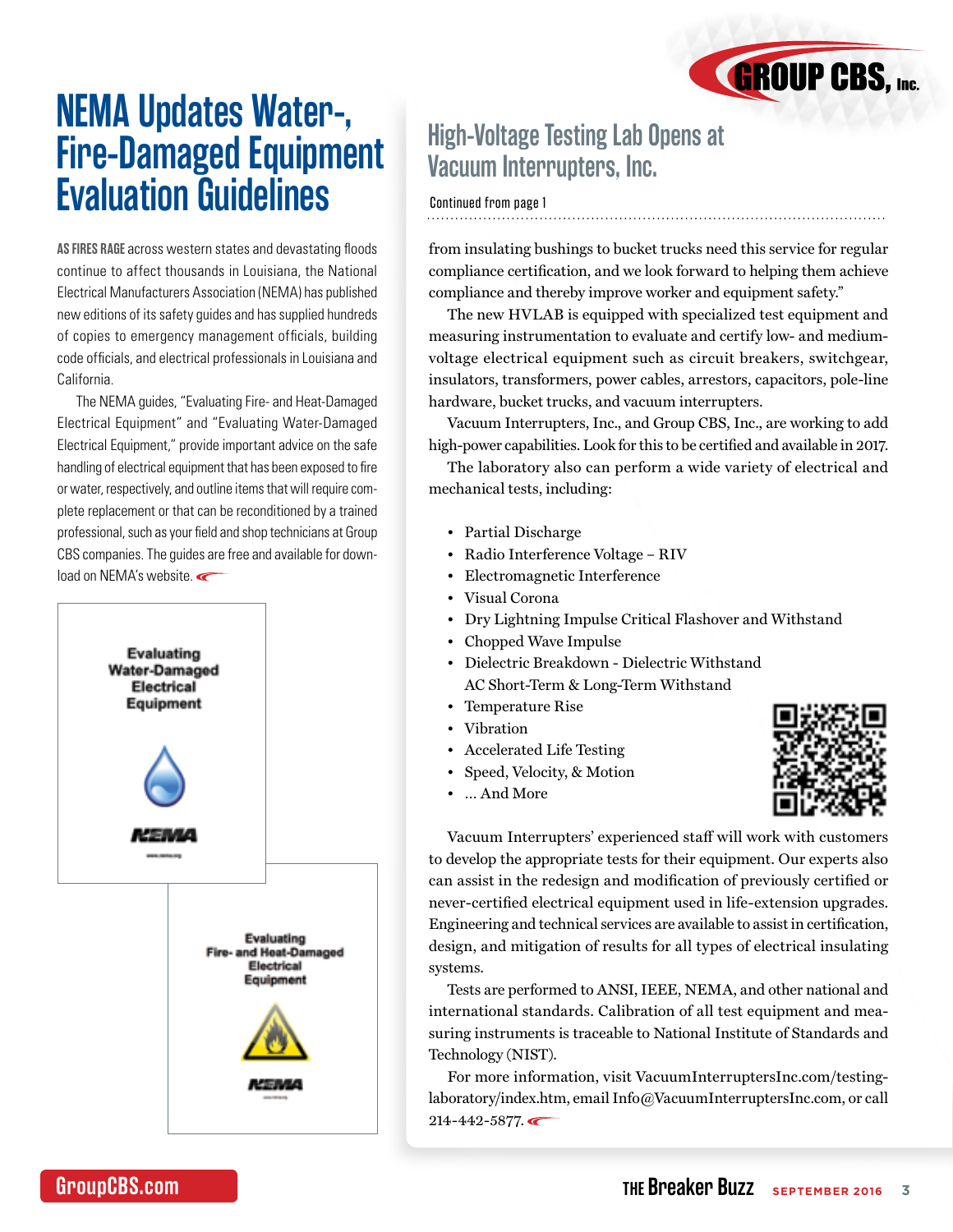## <span id="page-3-0"></span>**GROUP CBS, Inc.**

## **AEAMC's Custom Circuit Breaker Retrofit Kit Extends Office Campus Electrical System by 30 Years**

**UPGRADES TO THE GROUND FAULT RELAY SYSTEM AND INTERLOCKS SAVE ON COSTS, DOWNTIME.**

**By David Muir, Vice President, Advanced Electrical & Motor Controls, Inc.**



**Beautiful on the outside, but danger within: Failing ground fault relay system and interlocks lurked at the Water Garden office campus in Santa Monica, CA.**

**THE WATER GARDEN** office campus in Santa Monica, CA, projects power and sophistication with its eight neoclassic buildings, lushly landscaped grounds, and beach and mountain views. But a major electrical problem lurked within that could have spelled catastrophe for the facility.

As part of its regular maintenance service plan in managing the Water Garden, ABM Electrical Power Services conducted a short-circuit study on the 25-year-old electrical system. The study revealed a higher-than-normal failure rate in the ground fault relay (GFR) system and interlocks. Unless there is a functioning circuit breaker to interrupt this condition, the results can be disastrous, including loss of property, equipment, and life.

Advanced Electrical & Motor Controls, Inc. (AEAMC), in collaboration with ABM, addressed the problem by providing a high-quality, cost-effective solution for upgrading the GFR system and interlocks.

### **CREATING A CUSTOM FIT**

A short-circuit study analyzes the electrical system to determine the magnitude of current flowing through an electrical fault. These values are compared to the equipment ratings. After these values are determined, a protectioncoordination study is performed to determine the optimal ratings and settings for the power system's protective devices. Short-circuit and protection-coordination studies generally consists of several steps, including data collection, one-line diagram, computer analysis, tabulation, and final report.

Upon completing the short-circuit and protectioncoordination studies, ABM determined that the best solution for the failing GFRs was to upgrade the circuit breakers to all solid-state LSIG protection. (LSIG stands for long time, short time, instantaneous, and ground fault.)

Based on AEAMC's recommendation, ABM selected the GE Spectra series and Power Break II circuit breakers. However, ABM had to overcome a major hurdle. Because of its age, the GFR system could not accept the new modern-style breakers without completely upgrading the infrastructure. This would have more than doubled the cost of repairs. AEAMC provided a simple, inexpensive solution that would allow the installation of the solid-state circuit breakers.

AEAMC designed custom installation kits for the various switchboards, including a single- and group-mounted design. The main Pringle switches were upgraded with GE Power Break II circuit breakers, reducing the opening and closing speed of the units. The breakers' EntelliGuard Trip Unit features the Reduced Energy Let-Through (RELT) function. This reduces the arc-flash incident energy levels, which allows maintenance personnel to work safely on the equipment.

The existing GE Armor-Clad bus plugs had similar issues. The original system used an external GFR that was no longer reliable. AEAMC manufactured a retrofit kit that would allow installation of a new GE Spectra circuit breaker with integral ground fault. The retrofit only needed new bus adapter kits and did not require any modifications to the bus plug itself.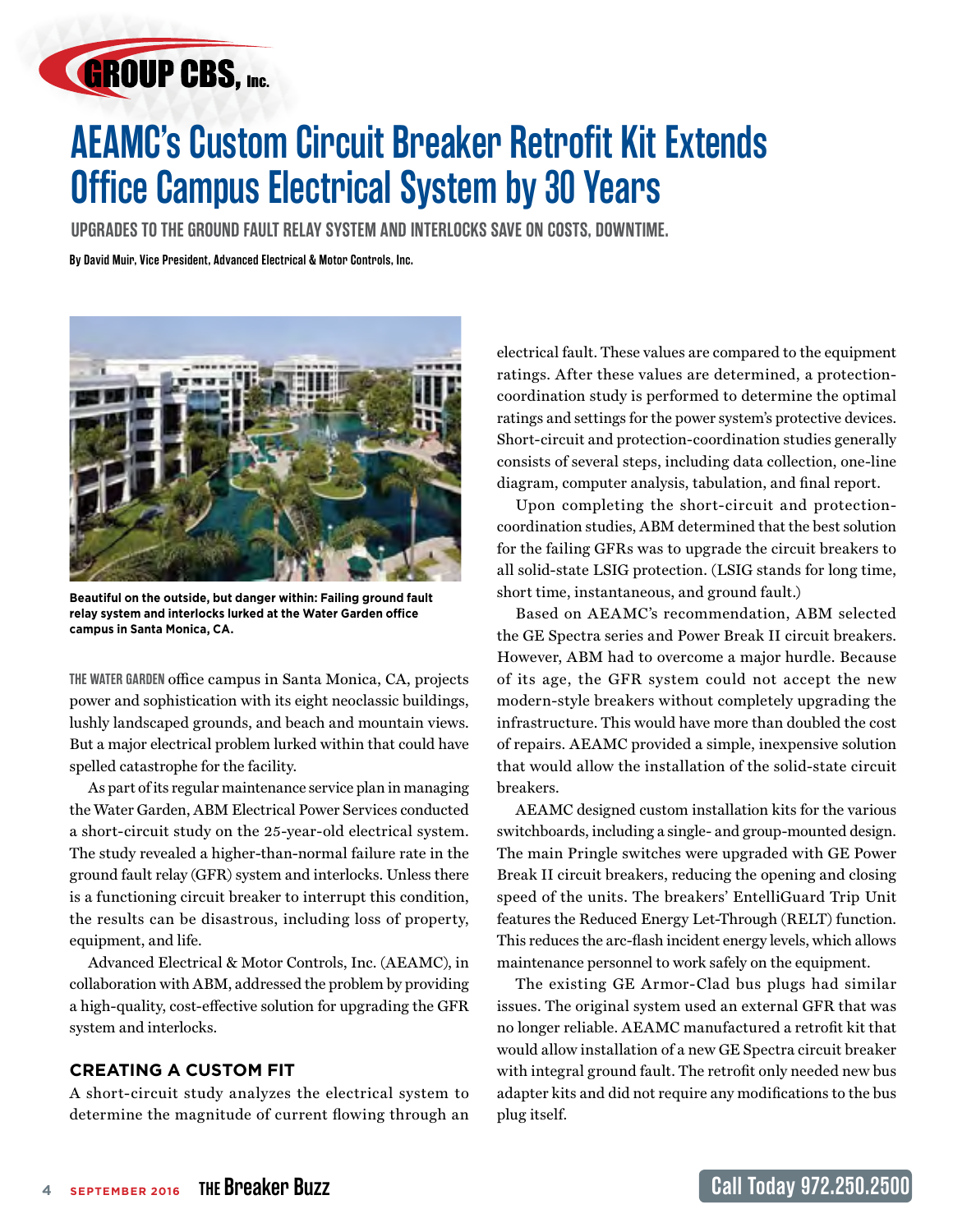

<span id="page-4-0"></span>

**A view of the original Pringle switch before (above) and the retrofit with GE Power Break II circuit breakers (below).**

### **Group CBS to Launch Electrical Training Institute this Fall for Next-Gen Techs**

[Continued from page 1](#page-0-0)

As part of a two-year full-time apprenticeship program starting fall 2017, full-time students will split their time between the classroom and hands-on training at a new equipment and testing lab.

Each year, this paid apprenticeship program will graduate about 10 midlevel techs and mechanics, who will be offered a position with a Group affiliate.

For more information on ETI, contact Bobby Carpenter at 469-867-5897 or bcarpenter@groupcbs.com.



### **COMPETITORS' SOLUTIONS (OR LACK THEREOF)**

ABM solicited equipment design solutions from other vendors. The competition's solution involved upgrading the entire infrastructure in order to install the new equipment into the aging system. Other competitors, meanwhile, told ABM there was no other solution.

By accepting Advanced Electrical & Motor Controls' solution instead of replacing the GFR system and interlocks with new equipment, ABM realized a 58% savings on equipment costs alone.

AEAMC's commitment to quality and value saved our customer several hundred thousand dollars, prevented unnecessary downtime, and extended the life of the electrical system another 30 years.



### **East Meets West on the Diamond**

**Representatives from Group CBS's alliance partners in China take in baseball and brews at a Texas Rangers game.**

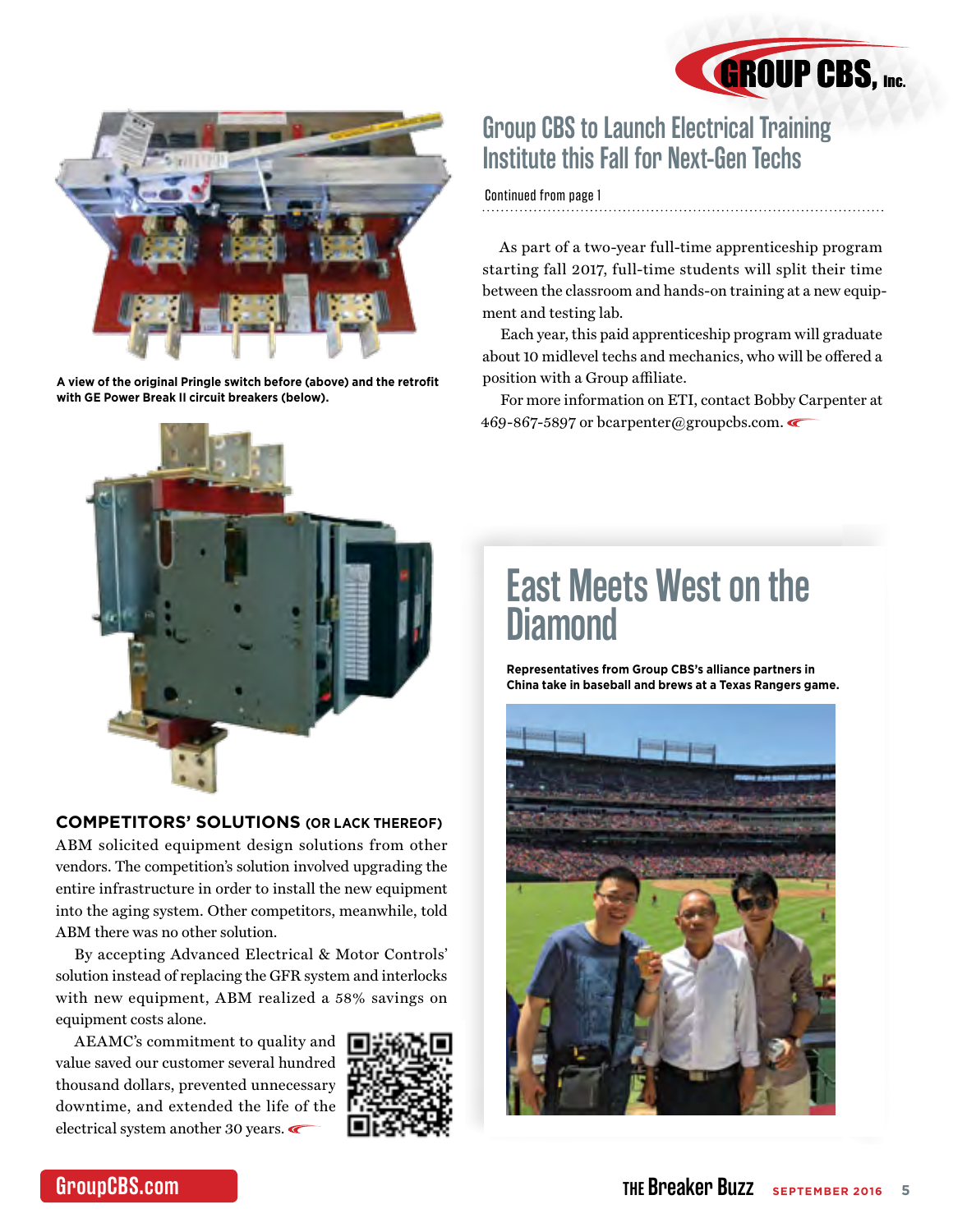<span id="page-5-0"></span>

### **Catch CBS ArcSafe's Remote Racking Webinar on Demand!**





**Despite preventive measures such as industry standards, safety practices, and mitigation techniques, arc-flash incidents occur daily. As such, an additional fail-proof level of protection is** 

**necessary to keep personnel out of harm's way.**

**Remote racking and remote switching systems offer an affordable, effective way to improve worker safety and stay compliant with updated safety standards. Watch CBS ArcSafe's recent webinar on how these systems effectively prevent electrical arc-flash casualties.**

### **Korean Power Plants Turn to CBS ArcSafe Following Deadly Arc Flash**

**RRS-1 AND RRS-2 DEMOS SHOW TECHNICIANS HOW TO MITIGATE FURTHER DISASTERS.**

**By Martin Lee, Sales Representative, Korea, Group CBS, Inc. .** 

**IN JUNE 2016,** an arc-flash incident at a power plant in Korea killed two employees and hospitalized another one. The plant reached out to Group CBS, Inc., in order to prevent the same thing from happening again.

The facility has 10 electric rooms, six of which use Vitzrotech (VT) extraction-style vacuum circuit breakers (VCBs). The other rooms use screw-type breakers from LS and SDE. The accident occurred in another room using VT VCBs with extraction type.

Plant management requested demos of CBS ArcSafe's RRS-1 and RRS-2 remote racking systems. News of the arc-flash incident spread quickly, as a second power plant in Korea requested that we make a presentation on the RRS. That facility also has 10 electrical rooms, which are equipped with VT, SDE, and old Westinghouse breakers.

**Top: One of the electric rooms at a power plant that experienced an arc-flash. Bottom: Martin Lee makes a presentation to another power plant about the RRS.**



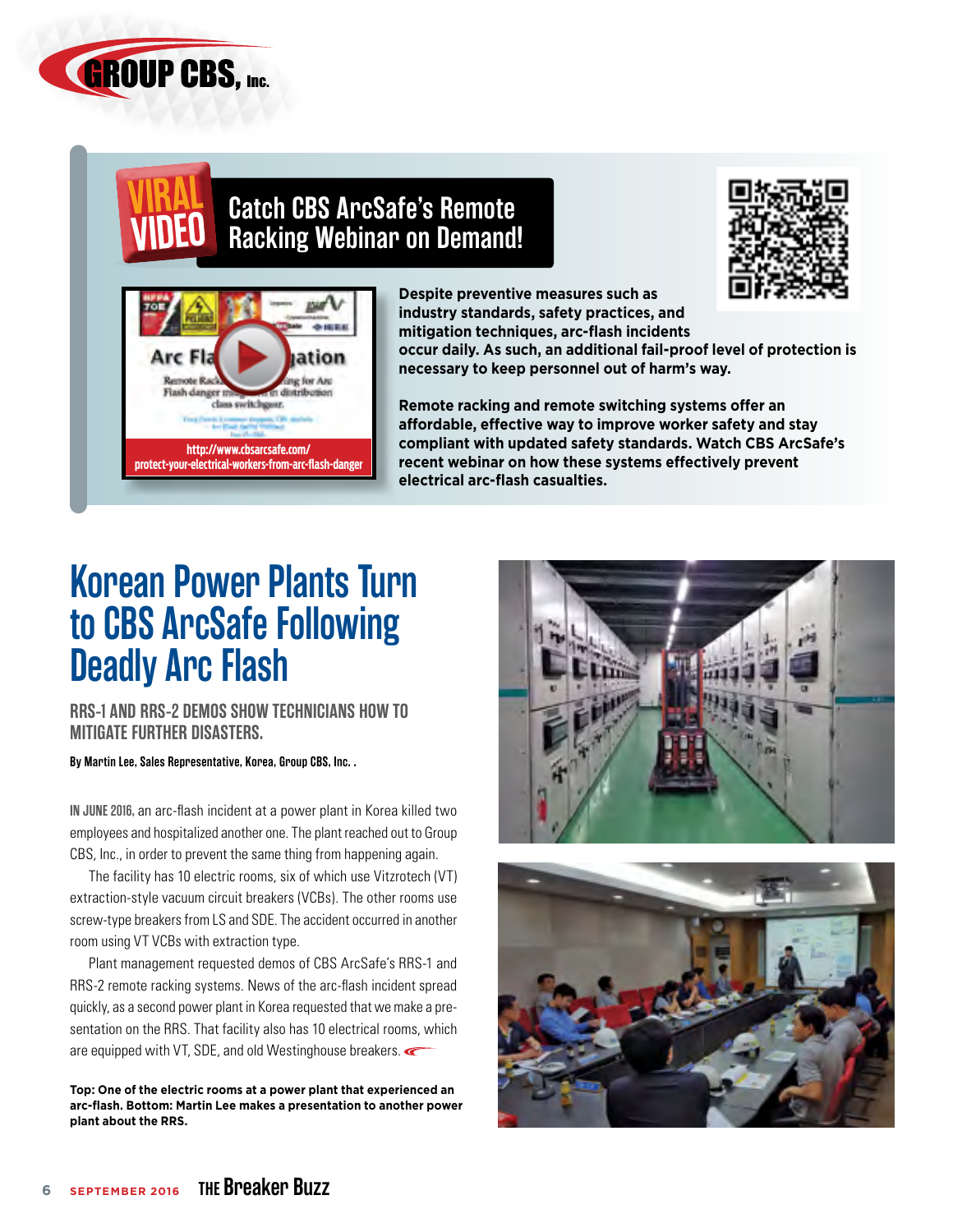

### <span id="page-6-0"></span>**Western Electrical Services Adds California to Roster**

**NEW EMPLOYEES AND ADDITIONAL EXPANSION PLANS FURTHER SOLIDIFY THE AFFILIATE'S GROWTH.**

#### **By Craig Archer, President, Western Electrical Services, Inc.**

**THE GROWTH SPURT** at Western Electrical Services, Inc. (WES), continues! WES has opened an office in Southern California with a 5,800-square-foot facility in the city of Chino. The new location will bring all Group CBS, Inc., products and services to the Los Angeles market.

WES's newest facility in California represents our fifth location and is part of our expansion plans in the western United States. Although WES has had sales and support offices in Southern California for the past few years, the Chino facility expands the area for electrical equipment testing, repairs, and inventory. It will allow WES to provide testing and emergency service to the region in addition to equipment sales.

Meet the team members operating out of California:

- **Mike Kelly, Sales Representative:** Kelly joined WES after a stint as a Southern California salesperson for Circuit Breaker Sales Company, Inc., and has been with us for two years. He previously worked at General Electric and Southern California Edison. Kelly offers many years of equipment sales and service experience.
- **Steve Warren, Field Services Area Manager:** Warren comes from WES's facility in Vancouver, WA, and has been with the organization for several years. He brings with him extensive industrial electrical engineering experience.
- **Matt Wallace, Southwest Regional Field Services Manager:** Wallace comes from the critical power environment to lead WES's Field Services Organization throughout the entire Southwest. Offering approximately 20 years of NETA testing experience, Wallace primarily has focused on the commissioning of data centers as an engineer and project manager.

WES also is excited to announce that it will be a major sponsor of PowerTest, February 27–March 3, 2017, in Anaheim, CA, and will provide open-house facility tours. Additionally, we will be a sponsor of the Electrical Safety, Reliability and Sustainability Conference & Exhibition, April 6–9, 2017, in Newport Beach, CA.

With these talented individuals and our strong presence at upcoming industry events, we hope to take the SoCal market by storm!

### **MORE EXPANSION, MORE PERSONNEL**

WES has hired even more personnel to accommodate our expanding business. Joel Wilbur is the new field supervisor for the Vancouver Field Service group in Washington, where he will put to good use his 15 years of NETA testing experience. Wilbur's primary focus has been based on advanced protection and controls in the transmission and distribution markets.

Meanwhile, two new staffers have joined the Phoenix Field Service group. Field technician Justin Hall served six years in the U.S. Navy as a nuclear electrician's mate. While aboard the nuclear aircraft carrier USS Enterprise, Hall specialized in maintenance, troubleshooting, and repair of electrical equipment.

Serving as the new field supervisor in Phoenix, Mario Clyne is a seasoned relay test technician with about 15 years of electrical testing experience. He has focused on advanced protection and controls in the transmission and distribution field.

In addition to the new hires, WES is looking into adding warehouse space in Phoenix in the near future to allow the shop facility to grow from its current capacity. WES's continued growth may not be easy but worthwhile achievements seldom are.



**(L to R) Mike Kelly, Matt Wallace, and Steve Warren will staff WES's new office in Chino, CA.**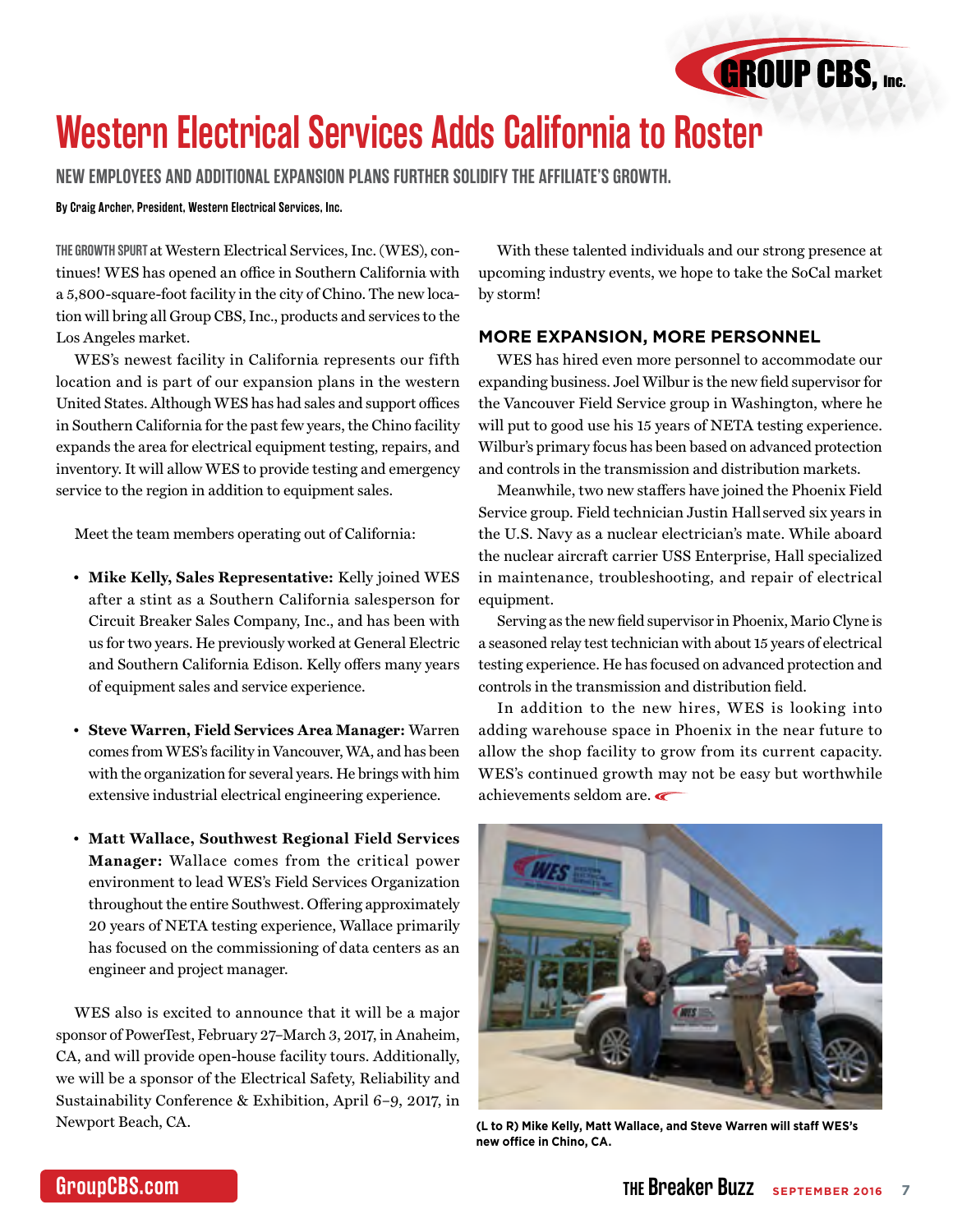# **Are You Committing These 10 Sales Sins?**

**SHUN THE BAD HABITS THAT MAKE CUSTOMERS WEARY AND SABOTAGE YOUR SELLING EFFORTS.**

**By Bill Schofield, Vice President, Group CBS, Inc.** 

<span id="page-7-0"></span>**GROUP CBS, Inc.** 

**WHEN IT COMES** to making a sale, many of us rely on what we believe are tried-and-true tactics. But are these techniques truly effective? You could be committing sales sins without even recognizing them. Before making your next sales pitch, consider these 10 bad sales habits to avoid.

### **1. Narcissism.**

You know just how important every sale is to your company — whether the next prospect means being able to make rent that month or puts you over the top on a sales goal. But the hard truth is that your customer probably doesn't care about you or your company. If your sales pitch focuses on anything other than the customer's wants and needs, you're likely starting off on the wrong foot.

### **2. Overtalking.**

You have two ears and one mouth for a reason — you should listen twice as much as you speak! One favorite interview tactic when hiring a sales rep is to place a pen on the table and ask the rep to sell that pen. What happens most of the time is the rep blabs on and on about how great the pen is. The most effective strategy is so much simpler. Great salespeople ask, "Do you need a pen?" If you're talking about things that don't matter to your prospect, you may just be making noise.

### **3. Never asking questions.**

Here's a secret: If you're asking the questions, you're likely in control of the conversation. If you ask the right questions and listen carefully, your prospects may tell you everything you need to do to land them as customers and absolutely wow them. Find out what your prospects want and then give it to them.



#### **4. Overselling.**

Often, sales reps have a big presentation planned, and sooner than expected, the prospect agrees. The savvy sales rep would shut up and close the deal; however, many sales reps continue making their full pitch. Continuing to extol the virtues of your product can actually backfire, though, as customers don't like to feel pressured or overwhelmed. You can actually lose a sale if you keep hammering a prospect with features and benefits after they've decided to buy. Know when to stop selling.

#### **5. Pitching the wrong person.**

It may not matter how brilliant you are at sales or how great your service is if you're not in front of the decision maker. Don't waste your time in hopes that the person you're pitching will go sell for you. It's unlikely to happen. Get to the person who matters.

### **6. Stating (rather than demonstrating) your credibility.**

Whenever possible, you should show rather than tell, and credibility is no exception. Rather than telling your prospect you have many satisfied customers, provide your client with testimonials. Unless you provide evidence to support your claims, you can run the risk of appearing untrustworthy.

### **7. Failing to speak your customer's language.**

Making a pitch to a general audience can be tough. A much better strategy may be to narrow your focus and learn the language and features that speak to your targeted audience. Using the lingo that matters to your prospects can make you stand out from the crowd and encourage prospects to accept you as one of them.

#### **8. Making yourself unavailable.**

Some mistakes are fixable, but if a prospective client reaches out to you to ask for an appointment or a quote and you fail to deliver, then you're probably sunk. Your responsibility is to be responsive and available when your client needs you.

#### **9. Failing to show respect**.

Whether it's showing up on time for an appointment, dressing appropriately, or simply saying "thank you," don't ever miss a chance to show your respect for your client's time and business. When you send a message that you don't respect your customers, you may soon discover just how many of your competitors will happily take those customers off your hands.

#### **10. Being needy.**

Perhaps the single biggest turnoff may be the salesperson who begs for the sale. Your salespeople should not be asking a customer to part with hard-earned money just so they can hit a quota or win salesperson of the year. Don't forget that success breeds success, and if you appear desperate, you are likely not making an effective sales pitch.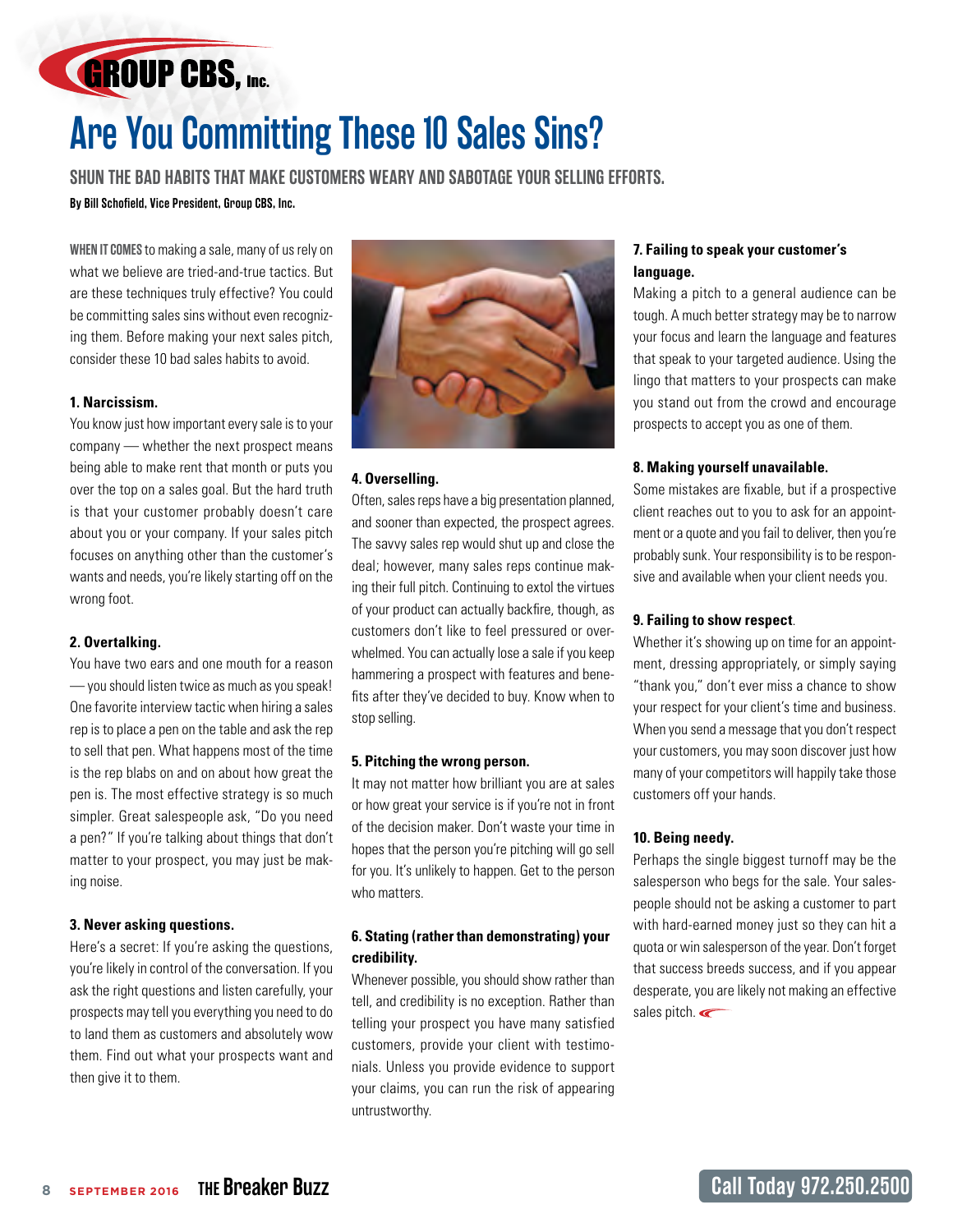

## <span id="page-8-0"></span>**CBS Nuclear Deals a Solid Hand at EPRI Meeting**

**BREAKERS AND BLACKJACK COME TOGETHER AT THE ANNUAL CIRCUIT BREAKER USERS GROUP CONFERENCE.**

### **By Scott Peterson, President, CBS Nuclear Services, Inc.**

**CBS NUCLEAR SERVICES, INC.,** is coming off another successful showing at the Electric Power Research Institute (EPRI) annual Circuit Breaker Users Group Meeting, which took place in June in Orlando, FL. At its booth, CBS Nuclear introduced the nuclear industry to the CBT-1201 portable circuit breaker timer and the MAC-TS4 vacuum interrupter tester. Both products received a very enthusiastic response from attendees.

### **NEI program focuses on life extension of obsolete systems to make nuclear plants more competitive.**

One hot topic at the meeting was "Delivering the Nuclear Promise." This industrywide initiative from the Nuclear Energy Institute aims to reduce reactor operating expenses upward of 30% by 2018 to be more competitive with lower-cost natural gas plants. One critical part of the plan is the cost



reduction of parts and life extension of obsolete systems and components through the process of commercial-grade dedication.

Perhaps the highlight of the event, however, was the annual casino night that CBS Nuclear hosts for its customers. The Vegas-style table games and dealers — coupled with a ton of good food, music, and prizes — always offer a fun way to unwind after meetings on breaker maintenance programs, technical issues, and best practices.

### **CBS Southeast Strengthens Presence on Gulf Coast**

**By Andrew Collins, Business & Inside Sales Support, Circuit Breaker Sales & Repair, Inc. THREE NEW STAFFERS WILL HELP ADDRESS INCREASING DEMAND.**

**SERVICE ALONG THE** Louisiana Gulf Coast is on the rise. Since launching in late 2015, CBS Southeast has hired additional personnel to bolster production as demand increases. Meet the staff:

**Chance Guidry** will serve as shop supervisor for the Gonzales, LA–based operation. He has more than a decade of experience with notable companies in the industry.

Bringing more than 20 years of field experience in the local area, **Tommy Bradford** is a former field-service tech and is well versed in breaker testing, repair, and safety coordination.

Rounding out the new hires is **Dillon Tranchina**, who will be using his strong mechanical skill set to his advantage as he becomes CBS Southeast's newest breaker technician.

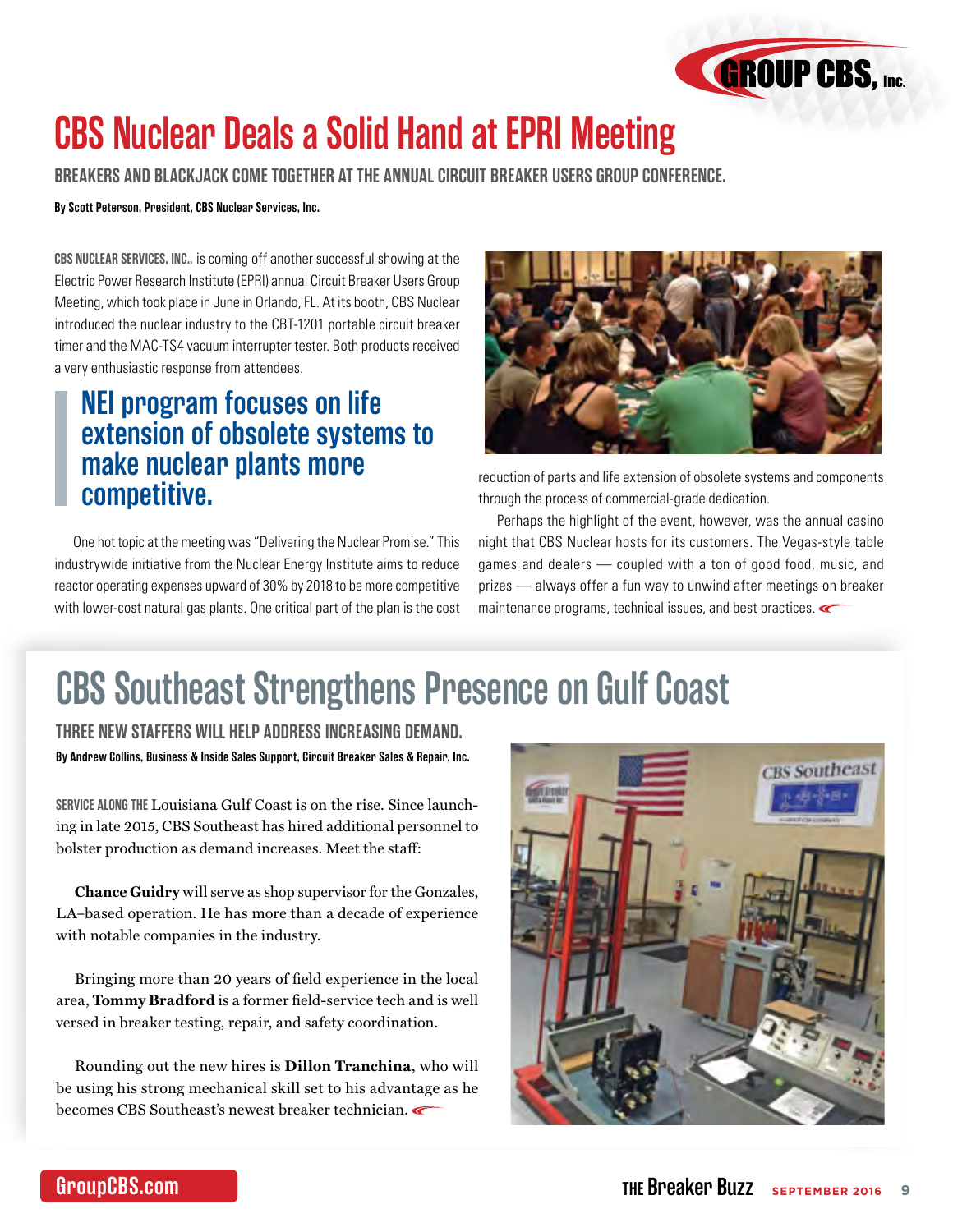<span id="page-9-0"></span>

## **VI MAC Demo Makes the Grade for East Coast Utility**

**TEST SET VERIFIES OPERATIONS GROUP SUSPICIONS ABOUT QUESTIONABLE VACUUM INTERRUPTER.**

### **By Tim Kelly, Vice President of Sales & Marketing, CBS Northeast, Inc.**

**CBS NORTHEAST, INC.,** recently conducted a MAC-TS4 demo for a major utility on the East Coast so the organization could get final approval to purchase a test set. Personnel from other energy delivery companies in Chicago and Pennsylvania attended the demo as well because they also have interest in the technology. The MAC-TS4 is the only test set capable of conducting predictive testing on vacuum interrupters in the field, shop, or lab.

The utility had CBS Northeast test a station-class 15-kV, 1200-amps 1997 vintage Westinghouse vacuum circuit breaker that it thought might have a questionable vacuum interrupter (VI). The breaker did not have a nameplate and showed less than 200 operations on its counter. The utility did not tell us what phase they were concerned with until after the demo.

All three VIs showed 10-4 numbers and the questionable phase ("C") that the operations group attributed to a system issue and not a VI problem, but the MAC-TS4 verified this. All parties seemed impressed, and the engineering manager from the utility requested that the company proceed with purchasing a set from CBS Northeast.



**CBS Northeast tested a 15-kV, 1200-A vintage Westinghouse vacuum breaker that the utility thought might have a questionable vacuum interrupter.**

### **CBS' Successful Summer**

When energy provider Exelon experienced a major short-circuit at one of its sites, Circuit Breaker Sales Co., Inc., staff worked over the weekend to prepare a PACS 15VAH5000 breaker and cubicle (near right) for fast shipment. The unit went out on a dedicated truck with a team of drivers, while a senior technician arrived at the remote site in Canada to support replacement and get the customer back up as quickly as possible.

For another recent CBS project, a long-time client in Ohio needed a new set of switchgear yesterday, if not sooner. CBS technicians quickly built this switch house using reconditioned Siemens 15-kV gear in a fully climate-controlled enclosure. The switch house is shown here being lifted on to a flatbed (far right) before shipping to its final destination.



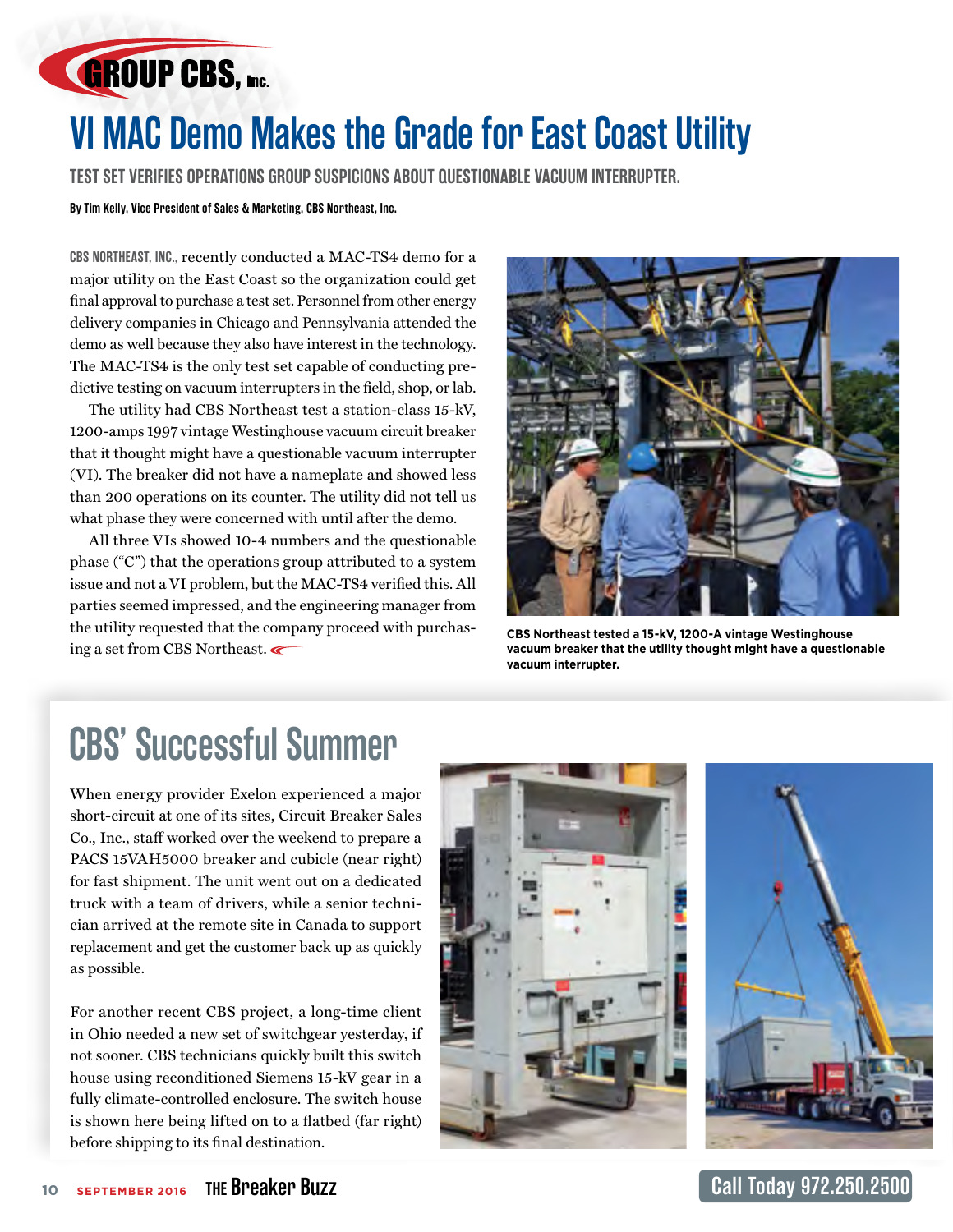

## <span id="page-10-0"></span>**IEEE T&D Show Drives Traffic for Group CBS**

Group CBS, Inc., set yet another milestone this year by fielding its largest commercial exhibition ever during the IEEE/PES Transmission and Distribution Conference and Exposition, which took place May 3-5 in Dallas. With more than 12,000 attendees, the trade show is the largest of its kind for the T&D industry. It also marks the first time Group CBS and all 10 of its affiliates were represented under one roof.

**Group CBS affiliates gather for lunch — and a pep talk from Finley Ledbetter — in preparation for the 2016 IEEE/PES T&D show.**

**Group CBS's 50-by-50-foot booth generated a lot of traffic and interest for all 10 affiliates.**





## **Finley Ledbetter Receives 2016 NETA Alliance Recognition Award**

### **GROUP CBS CEO HONORED FOR COMMITMENT TO EMPLOYEES, ELECTRICAL TESTING INDUSTRY.**

**FINLEY LEDBETTER, CEO** and chief scientist of Group CBS, Inc., has received the 2016 NETA Alliance Recognition Award. Ledbetter was honored for the example he has set on how to achieve personal success, take good care of employees and customers, and still have time to devote to making the industry stronger.

In presenting the NETA Alliance Recognition Award to Ledbetter at PowerTest 2016, Jim Cialdea, owner and CEO of 3C Electrical Company, underscored Ledbetter's role in establishing the

used electrical equipment market.

"Finley worked to take the used equipment industry to a higher standard of quality," Cialdea said. "He was one of the first to put time, effort, and money into developing procedures that redefined the reconditioned, remanufactured industry.

"As an ideas guy and an entrepreneur, Finley is motivated when he sees a need to develop a product or service solution," Cialdea added. "He is a guy you can count on, someone who puts 150% into everything he does."

Bill Schofield, president of Circuit Breaker Sales Co., Inc., commended Ledbetter for his knack for numbers, ideas, and execution — and finding the right people for the job.

"Over the last decade, Finley has hired lots of great, talented folks and given them the freedom to champion their own segments of the business," said Schofield, who has worked for Ledbetter for 18 years. "I am proud to call him my partner in several businesses and my friend in life." $\leftarrow$